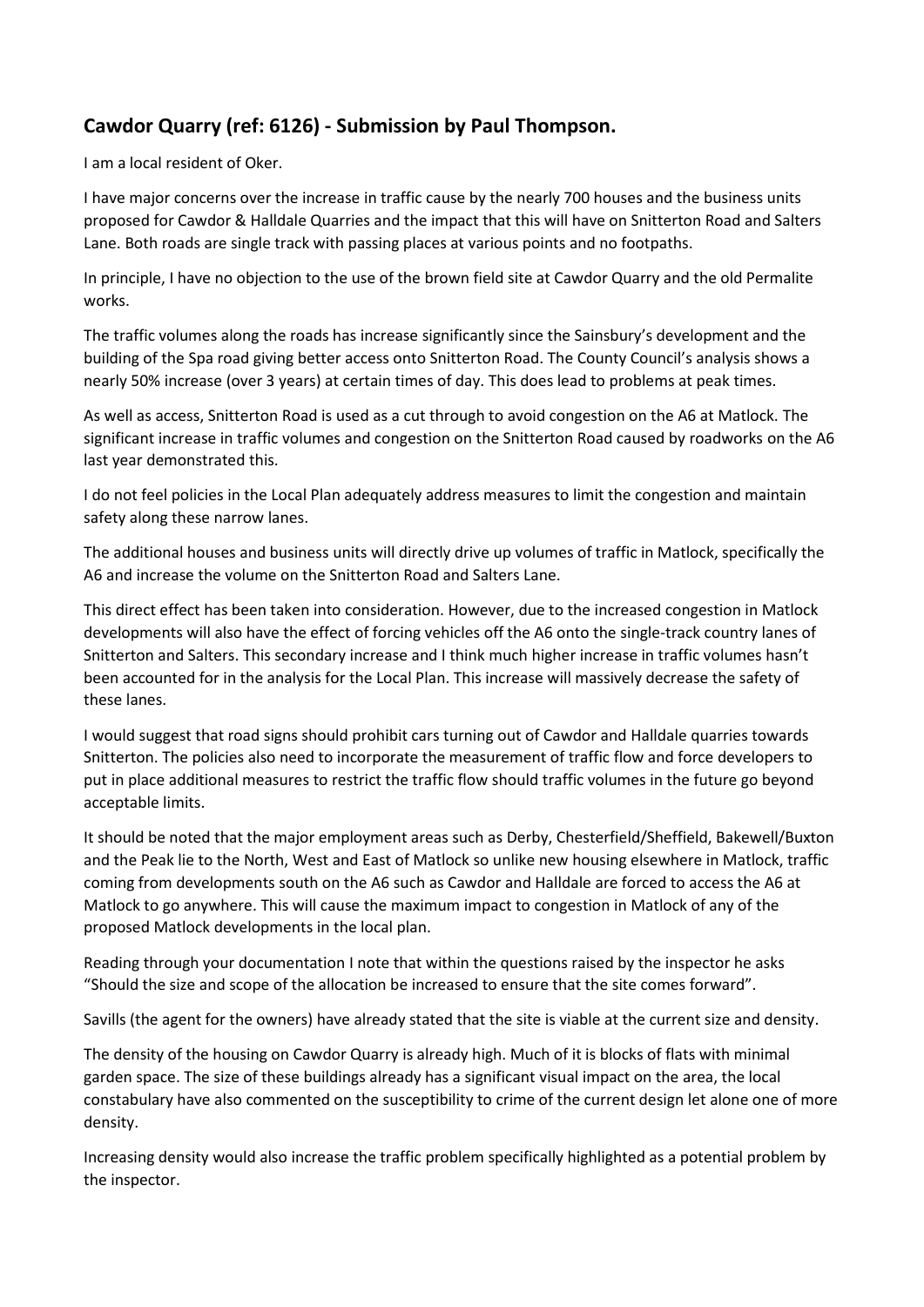If an increase in size is being considered it should be noted that the site at Snitterton Fields was assessed during the Local Plan process and then **specifically removed** from the Local Plan **being the most unsuitable site** of all those considered.

Despite this a planning application has subsequently been submitted by the land owner Groveholt for the development of Cawdor Quarry, Permalite Works with the addition of the green fields at Snitterton.

The application has received objections from over 200 individuals. The overwhelming number of these being local residents, but also walkers/tourists enjoying the countryside. There is virtually unanimous strong local opinion against the inclusion of this part of the valley in the scheme.

The application has also has had objections/comments from organisations such as:

- Natural England,
- Peak District National Park,
- Derbyshire County Council Policy Group,
- Derby and Derbyshire Development Control Archaeologist,
- Historic England,
- Derbyshire Constabulary,
- Campaign to Protect Rural England,
- Environment Agency,
- Flood Risk Management Team Derbyshire County Council,
- Friends Of The Peak District,
- Butterfly Conservation East Midlands,
- Matlock Civic Association, Matlock Town Council, ,
- Rowsley PC,
- South Darley Parish Council.
- Derbyshire Wildlife Trust

These can all be viewed on the Derbyshire Dales Planning website (ref: 16/00923/OUT).

I haven't attached any of these but I think they should be coonsidered in the Local Plan investigation as they cover the same areas of the Local Plan and support the decision not to include Snitterton, namely:-.

- Viablilty
- Visibility
- Landscape Impact
- Impact on the Peak National Park
- Living in and visiting the Dales
- Enclosing of a Site of Special Scientific Interest (SSSI)
- **•** Traffic
- Precedent across the whole district
- **•** Heritage
- **•** Facilities
- Least Suitable Site Assessed

The developer chose not to challenge the decision to remove Snitterton Fields from the Local Plan which I think is an indication of the validity of those objections. Savills have also not provided a robust validity statement as to why the fields would be needed.